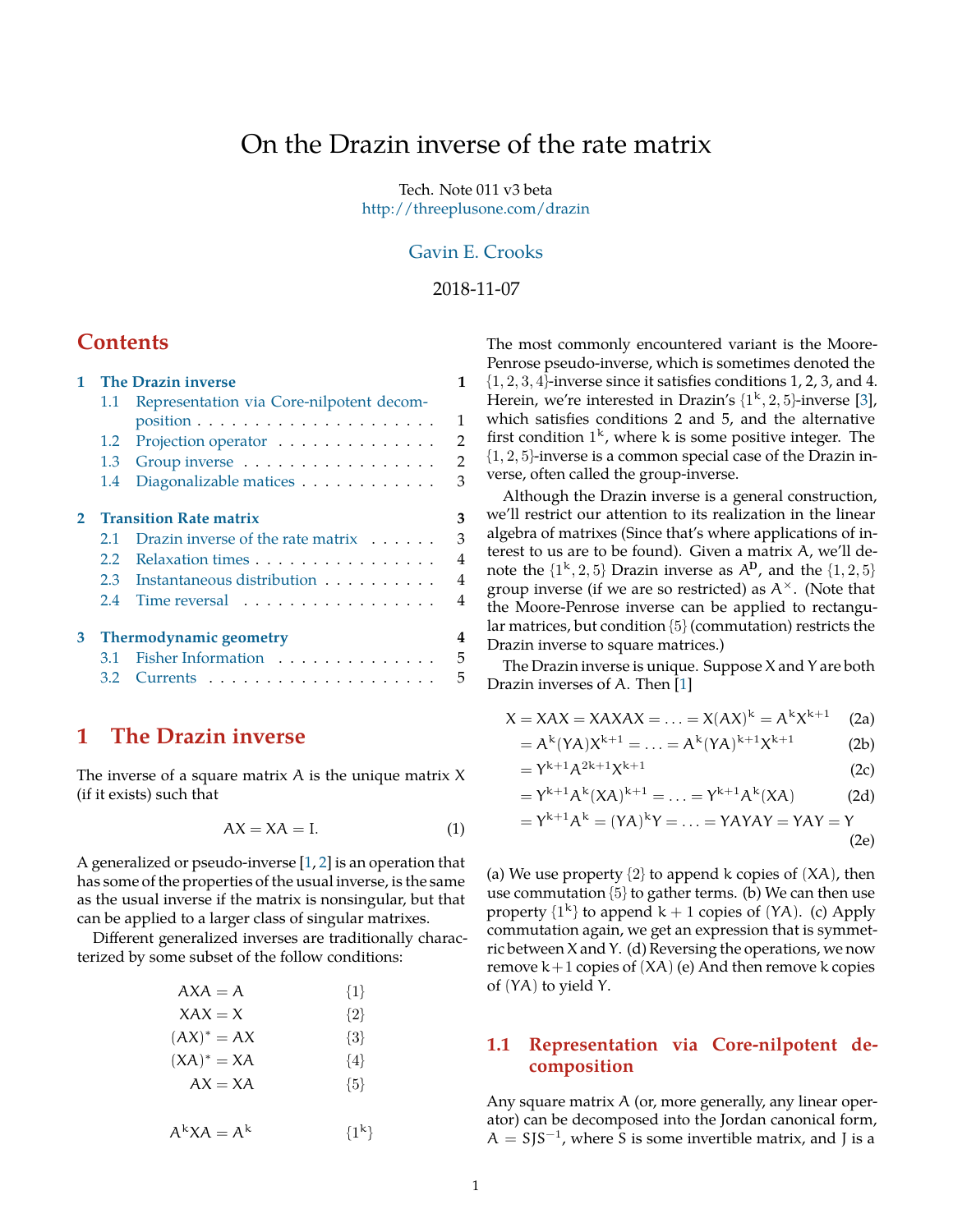<span id="page-1-4"></span>block diagonal matrix

$$
J = J_{n_1, \lambda_1} \oplus J_{n_2, \lambda_2} \oplus \cdots \oplus J_{n_m, \lambda_m}
$$
 (3)

Each  $J_{n,\lambda}$  is a Jordan block, an  $n \times n$  matrix with  $\lambda$  on the diagonal, and ones on the super-diagonal. For instance,

$$
J_{3,2} = \begin{pmatrix} 2 & 1 & 0 \\ 0 & 2 & 1 \\ 0 & 0 & 2 \end{pmatrix}
$$
 (4)

An invertible matrix is nonsingular – it has no zero eigenvalues. The eigenvalues of a Jordan block are all  $\lambda$ , and thus the block is invertible if  $\lambda$  isn't zero. The singular blocks are nilpotent: raised to the nth (or higher) power they yield the zero matrix.

$$
(\mathfrak{J}_{n,0})^n = \mathbb{O}_{n \times n} \tag{5}
$$

Core-nilpotent decomposition: Any square matrix can therefore be expressed as

$$
A = S[N \oplus C]S^{-1}, \qquad (6)
$$

where S and C are invertible, and N is nilpotent. The *index* k of a square matrix $^1$  $^1$  is zero if the matrix in nonsingular, else the size of the largest singular block. Thus a singular matrix raised to kth (or higher) power  $A^k$  will have index 1, and the entire nilpotent sector N will be zero.

In this representations the Drazin inverse is

$$
A^D = S[0 \oplus C^{-1}]S^{-1}
$$
 (7)

which satisfies the Drazin requirements

$$
A^{k}A^{D}A = A^{k}
$$
  
\n
$$
A^{D}AA^{D} = A^{D}
$$
  
\n
$$
A^{D}A = AA^{D}
$$
  
\n
$$
\{1^{k}\}
$$
  
\n
$$
\{1^{k}\}
$$
  
\n
$$
\{2\}
$$
  
\n
$$
\{3\}
$$

Intuitively, the Drazin inverse inverts the invertible part of the matrix, and zeros the non-invertible part. The Jordan block decomposition is unique, up to permutation of the blocks. It follows that the Drazin inverse exists for all square matrices, and is unique.

#### <span id="page-1-0"></span>**1.2 Projection operator**

Perhaps the most important property of the Drazin inverse is that  $P_0 = I - AA^D$  is a projection operator ((I –  $(AA^D)^2 = I - AA^D$ ) that projects onto the null-space of A. (The *null-space* (or *kernel*) is the set of vectors x for which  $Ax = 0.$ 

$$
P_0 = I - AA^D = I - S[N \oplus C]S^{-1} S[0 \oplus C^{-1}]S^{-1}
$$
 (9a)

$$
= I - S[0 \oplus I]S^{-1} = S[I \oplus \mathbb{O}]S^{-1}
$$
 (9b)

The projector onto the complimentary non-null-space is AAD.

If we know the null-space projection operator (which we often do), we can calculate the Drazin inverse as [[4\]](#page-5-3)

$$
AD = (I - P0)(A - P0)-1
$$
 (10)

Proof:

$$
A^{D} = (I - P_{0})(A - P_{0})^{-1}
$$
\n(11a)

$$
= \big(\mathrm{S}[\mathbb{O}\oplus\mathrm{I}] \mathrm{S}^{-1}\big) \big(\mathrm{S}[\mathrm{N}\oplus\mathrm{C}] \mathrm{S}^{-1} - \mathrm{S}[\mathrm{I}\oplus\mathbb{O}] \mathrm{S}^{-1}\big)^{-1} \tag{11b}
$$

$$
=\big(S[\mathbb{O}\oplus I]S^{-1}\big)\big(S[(N-I)\oplus C]S^{-1}\big)^{-1}\hspace{1.5cm}(11c)
$$

$$
= (S[\mathbb{O} \oplus I]S^{-1}) (S[(N-I)^{-1} \oplus C^{-1}]S^{-1}) \qquad (11d)
$$

$$
= S[0 \oplus I] [(N - I)^{-1} \oplus C^{-1}] S^{-1}
$$
 (11e)

 $= S[0 \oplus C^{-1}]S^{-1}$ (11f)

#### <span id="page-1-1"></span>**1.3 Group inverse**

If the index of a matrix is 1, then the nil-potent sector is the zero matrix  $(A = S[\mathbb{O} \oplus C]S^{-1})$ , and the Drazin inverse reduces to the {1, 2, 5} *group inverse* [\[5](#page-5-4)].

$$
AA^{\times}A = A \qquad \qquad \{1\}
$$

$$
A^{\times}AA^{\times} = A^{\times}
$$
 [2]

$$
A^{\times}A = AA^{\times} \qquad \qquad \{5\}
$$

The name "group inverse" arises because the positive powers of A and A*<sup>×</sup>* form an Abelian group with AA*<sup>×</sup>* as the identity element. Both the notations  $A^{\#}$  and  $A^+$  are commonly encountered, although the latter is also commonly used for the Moore-Penrose pseudoinverse.

The group inverse, if it exists, is unique. Suppose X and Y are both group inverses of A. Then [[2\]](#page-5-1)

$$
X = XAX = AXX = AYAXX = YAXAX
$$
  
= YAX  
= YAYAX = YYAXA = YYA = YAY = Y (13)

This is just a simplification of the proof used for the Drazin inverse ([2\)](#page-0-2).

For the group inverse we also have [\[0](#page-5-5)]

$$
A^{\times} = P_0 + (A - P_0)^{-1}
$$
 (14)

Proof:

$$
A^{\times} = S[I \oplus \mathbb{O}]S^{-1} + (S[\mathbb{O} \oplus C]S^{-1} - S[I \oplus \mathbb{O}]S^{-1})^{-1}
$$
\n(15a)

$$
= S[I \oplus \mathbb{O}]S^{-1} + (S[(-I) \oplus C]S^{-1})^{-1}
$$
 (15b)

$$
= S[I \oplus \mathbb{O}]S^{-1} + S[(-I) \oplus C^{-1}]S^{-1}
$$
 (15c)

<span id="page-1-2"></span>
$$
= S[0 \oplus C^{-1}]S^{-1}
$$
 (15d)

<span id="page-1-3"></span><sup>&</sup>lt;sup>1</sup>The index of a matrix is the smallest positive integer for which rank  $A^k$  = rank  $A^{k+1}$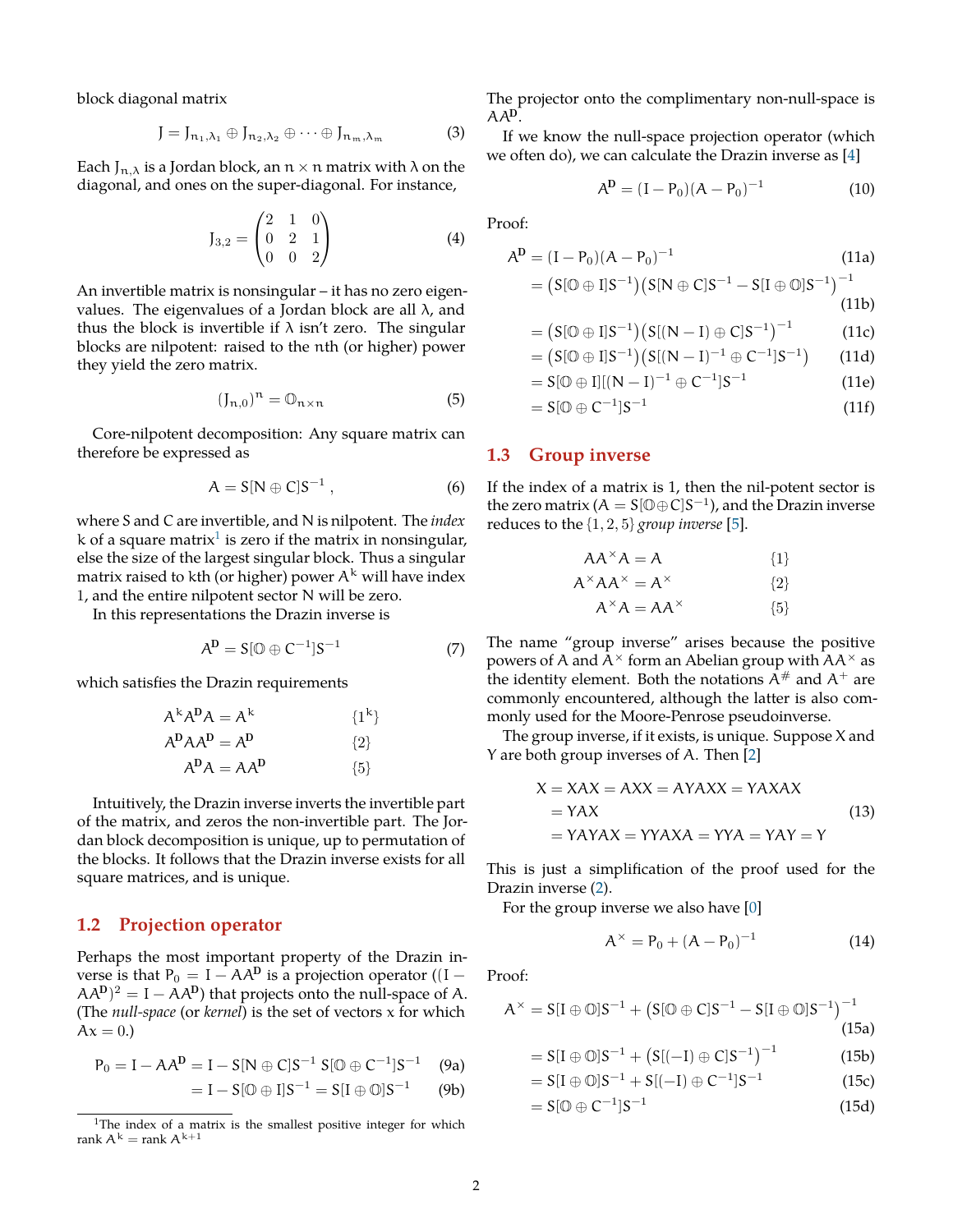### **1.4 Diagonalizable matices**

If a matrix is diagonalizable then we can decompose the matrix as  $A = \sum_{\lambda \neq 0} \lambda P_{\lambda}$ , where  $\lambda$  are the eigenvalues, and the P's are an orthonormal collection of projection operators  $P_{\lambda}P_{\lambda} = P_{\lambda}$ ,  $P_{\lambda}P_{\lambda'} = 0$  (if  $\lambda \neq \lambda'$ ),  $\sum_{\lambda} P_{\lambda} = I$ . For a diagonalizable matrix, all the Jordan blocks are of size 1, and the index of the matrix is zero (if invertable) or one. Thus the Drazin inverse of a diagonalizable matrix reduces to the group inverse.

The group inverse has a simple realization for diagonalizable matrices.

$$
A = \sum_{\lambda \neq 0} \lambda P_{\lambda}
$$
 (16a)

$$
A^{\times} = \sum_{\lambda \neq 0} \frac{1}{\lambda} P_{\lambda}
$$
 (16b)

Intuitively, we simple invert all of the invertible eigenvalues.

$$
AA^{\times}A = \sum_{\lambda \neq 0} \lambda P_{\lambda} = A
$$
 (17a)

$$
A^{\times}AA^{\times} = \sum_{\lambda \neq 0} \frac{1}{\lambda} P_{\lambda} = A^{\times}
$$
 (17b)

$$
A^{\times} A = \sum_{\lambda \neq 0} P_{\lambda} = I - P_0 = AA^{\times}
$$
 (17c)

## <span id="page-2-0"></span>**2 Transition Rate matrix**

The dynamics of a continuous time, discrete state Markov process can be conveniently described by a transition rate matrix,  $R(t)$ . The evolution of the probability density is given by a first order differential equation

$$
\frac{\partial}{\partial t}\rho(t) = R(t)\rho(t)
$$
 (18)

or alternatively for a temporally homogeneous dynamics, the evolution of the probability distributed during an interval of duration τ can be written as

$$
\rho(t+\tau) = e^{\tau R} \rho(t) \tag{19}
$$

Note that the rate matrix acts from the left. Be wary, since the opposite convention is also common, particularly in the Markov process literature.

The off-diagonal elements of a rate matrix are are nonnegative, and all columns sum to zero.

$$
R_{fi} \geqslant 0 \qquad \text{for all } i \neq f
$$

$$
\sum_{f} R_{fi} = 0 \qquad \text{for all } f
$$

The off-diagonal elements  $R_{fi}$  give the rate of going from state i to state f. When a jump occurs, the probability of transiting from state i to state f is proportional to  $R_{fi}$ . The waiting time between jumps follows an exponential distribution with a rate given by the negative of the diagonal elements −Rii.

If we fix the rate matrix and allow the system to evolve for a long time then the ensemble will reach a stationary distribution which no longer changes with time. We will denote a stationary distribution of the dynamics by the vector π.

$$
e^{\tau R}\pi = \pi, \qquad R\pi = 0 \tag{20}
$$

We'll generally assume that the rate-matrix is *ergodic* and therefore that the stationary distribution is unique. (In this context *ergodic* means that the system can eventually reach any state from any starting state.) It follows that the rate matrix has a single zero eigenvalue, and that the index of the matrix is one.

Given a transition rate matrix R we can also construct a stochastic matrix for any time interval τ.

$$
e^{\tau R} = M^{\tau} \tag{21}
$$

In the infinite time limit the stochastic matrix relaxes the system to the stationary state.

$$
\lim_{\tau \to \infty} e^{\tau R} \equiv M^{\infty} = \pi \mathbf{1}^{\mathsf{T}} \tag{22}
$$

Here 1 is a vector of ones.

Given that the stationary distribution is unique, then R has one zero eigenvalue, with corresponding projection  $P_0 = \pi \mathbf{1}^{\mathsf{T}} = M^{\infty}.$ 

## <span id="page-2-1"></span>**2.1 Drazin inverse of the rate matrix**

Since the rate matrix has a zero eigenvalue, it cannot be inverted. However, we can construct the *Drazin inverse* of the rate matrix. And since the index of a ergotic rate matrix is one, the Drazin inverse reduces to the  $\{1, 2, 5\}$ group inverse.

The most important property here is that R *<sup>×</sup>*R projects onto the non-null space of R. In other words

$$
R^{\times}R = I - \pi 1^{T}
$$
 (23)

$$
R^{\times}R\rho = \rho - \pi = \delta\rho. \tag{24}
$$

Applying R *<sup>×</sup>*R to any probability returns the difference of that probability from the stationary distribution. (Note again that we assume that R has only one zero eigenvalue, and therefore a unique stationary state.)

Also

$$
R^{\times}\pi = 0 \tag{25}
$$

$$
\mathbf{1}^{\top} \mathsf{R}^{\times} = \mathbf{0}^{\top} \tag{26}
$$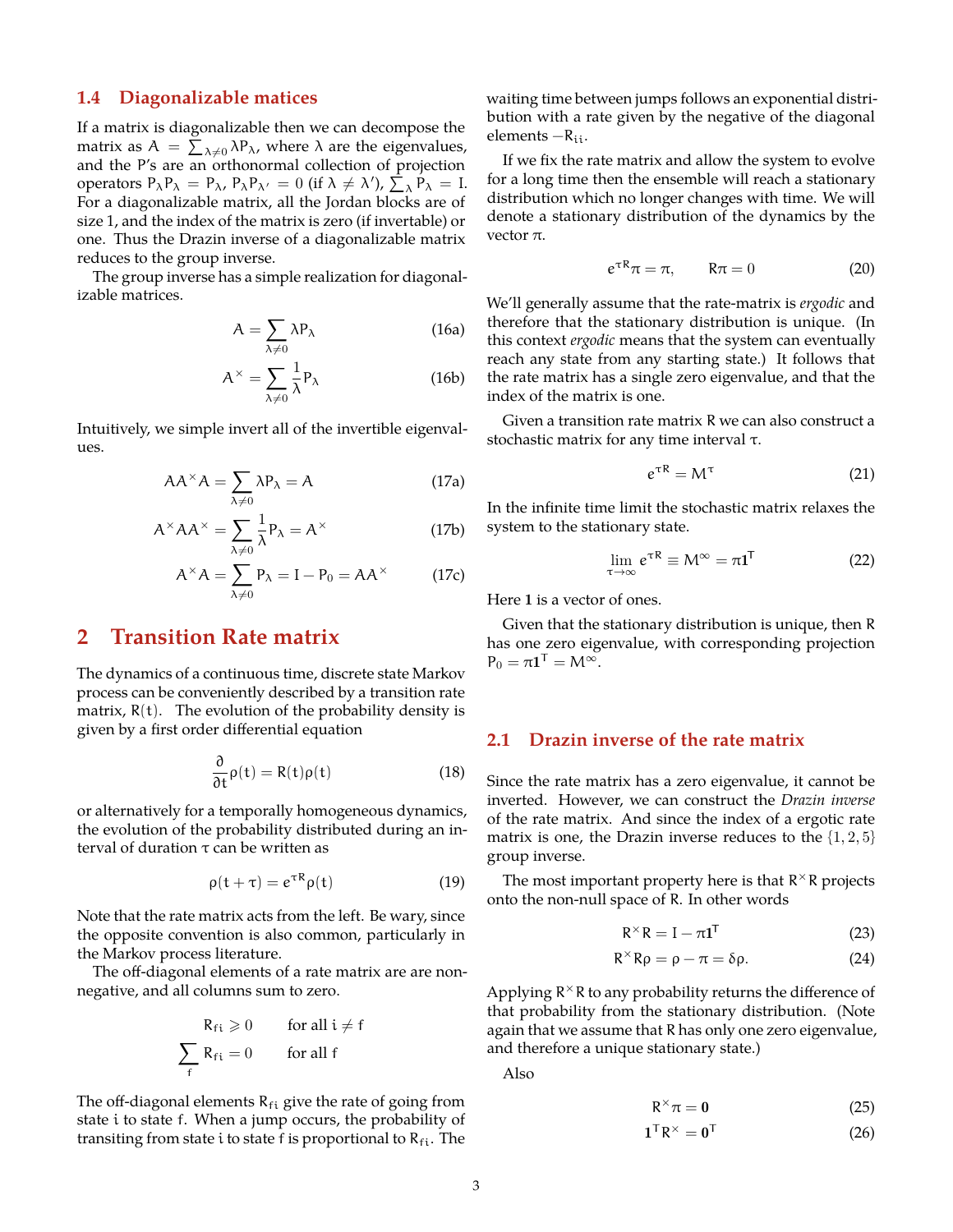<span id="page-3-6"></span>These properties follow from  $R^\times R = R R^\times = I - \pi 1^T$ 

$$
R^{\times}R R^{\times} = R^{\times} (I - \pi \mathbf{1}^{T}) = (I - \pi \mathbf{1}^{T})R^{\times}
$$
 (27a)

$$
R^{\times} = R^{\times} - R^{\times} \pi \mathbf{1}^{\mathsf{T}} = R^{\times} - \pi \mathbf{1}^{\mathsf{T}} R^{\times}
$$
 (27b)

$$
0 = R^{\times} \pi \mathbf{1}^{\mathsf{T}} = \pi \mathbf{1}^{\mathsf{T}} R^{\times}
$$
 (27c)

$$
R^{\times}\pi = 0, \qquad \mathbf{1}^{\mathsf{T}}R^{\times} = \mathbf{0}^{\mathsf{T}} \tag{27d}
$$

(Note that Mandal and Jarzynksi (2015) [\[6](#page-5-6)] use these properties, plus commutation, to define the Drazin inverse.)

### <span id="page-3-0"></span>**2.2 Relaxation times**

The rate matrix encodes transition rates between states. Conversely, the pseudoinverse matrix R *×* tells us the characteristic relaxation times for the process. First note the following integral [\[7](#page-5-7), Eq. 6.3],

$$
R^{\times}R\int_{0}^{\infty}e^{tR}dt = R^{\times}\int_{0}^{\infty}Re^{tR}dt
$$
  
=  $R^{\times}(e^{tR}|_{0}^{\infty})$   
=  $R^{\times}(M^{\infty}-I) = -R^{\times}RR^{\times}$   
=  $-R^{\times}$  (28)

As R *<sup>×</sup>*R projects onto the non-null space we can write the relaxation of any initial probability to the stationary probability as

$$
e^{tR} \delta p(0) = e^{tR} R^{\times} R \delta p(0) = \delta p(t) \qquad (29)
$$

The exponential is just a polynomial in R, and R and R *×* commute, so we can move the projector to the left of the exponential. We then integrate w.r.t. time

$$
\int_0^\infty dt \; R^\times R \; e^{tR} \; \delta p(0) = \int_0^\infty dt \; \delta p(t) \tag{30}
$$

The left side simplifies due to the previous remarked integral.

$$
\int_0^\infty dt \, R^\times R \, e^{tR} \, p(0) = R^\times R \int_0^\infty e^{tR} dt \, \delta p(0) = R^\times \, \delta p(0)
$$
\n(31)

and on the right with have a vector  ${\sf t}^{\rm eff}$ δp $(0)$ , where  ${\sf t}^{\rm eff}$ are the effective relaxation times of each microstate. Thus

$$
R^{\times}\delta p(0) = \tau^{\text{eff}}\delta p(0) \tag{32}
$$

(Kudos: This basic idea is in the Supplementary Materials of Mandal2015  $[6]$  $[6]$ . )

### <span id="page-3-1"></span>**2.3 Instantaneous distribution**

Suppose we have a non-temporally homogeneous dynamics where the rate matrix  $R(t)$  is a function of time. Lets assume continuously differentiable control. Then we can express the instantaneous distribution in terms of the Drazin inverse of the rate matrix.

$$
\frac{d}{dt}p(t) = Rp(t)
$$
\n(33a)

$$
R^{\times} \frac{d}{dt} p(t) = R^{\times} R p(t) = p(t) - \pi(t) \tag{33b}
$$

$$
(I - R^{\times} \frac{d}{dt})p(t) = \pi(t)
$$
 (33c)

$$
p(t) = (I - R^{\times} \frac{d}{dt})^{-1} \pi(t)
$$
 (33d)  

$$
= \sum^{\infty} (R^{\times} \frac{d}{dt})^n \pi(t)
$$

(a) Definition (b) multiple both sides by R *×*. On the right the projection R *<sup>×</sup>*R yeilds δp. (c) gather like terms (d) This follows by treating  $(1-x)^{-1} = 1 + x + x^2 + \cdots$  as a formal power series generating function. This relation is formally exact.

 $n=0$ 

The first term in the power series is the identity, so we can also write

<span id="page-3-5"></span>
$$
\delta p(t) = \sum_{n=1}^{\infty} \left( R^{\times} \frac{d}{dt} \right)^n \pi \tag{34}
$$

(Kudos: This is a slightly simplified derivation and result from what is found in Mandal and Jarzynski (2015) [\[6](#page-5-6)])

### <span id="page-3-2"></span>**2.4 Time reversal**

Let R be an ergotic rate matrix with steady state  $\pi$ . The time reversal of the rate matrix is  $\tilde{R} = D_{\pi}^{-1} R^{T} D_{\pi}$ , where  $D_{\pi}$  is a diagonal matrix with the vector  $\pi$  along the diagonal [\[8,](#page-5-8) [9\]](#page-5-9).

The Drazin inverse commutes with time reversal [\[10](#page-5-10)].

$$
\widetilde{\mathsf{R}}^{\times} = \left(\mathsf{D}_{\pi}^{-1} \mathsf{R}^{\mathsf{T}} \mathsf{D}_{\pi}\right)^{\times} = \left(\mathsf{D}_{\pi}^{-1} (\mathsf{R}^{\times})^{\mathsf{T}} \mathsf{D}_{\pi}\right) = \widetilde{\left(\mathsf{R}^{\times}\right)} \tag{35}
$$

## <span id="page-3-3"></span>**3 Thermodynamic geometry**

Let  $D_{\rho} = \text{diag}(\rho)$  be the diagonal matrix with the vector  $\rho$ along the diagonal. Then we can compactly express the relative entropy between the instantaneous and equilibrium distributions as

<span id="page-3-4"></span>
$$
D(\rho||\pi) = \mathbf{1}^{T}(\ln D_{p} - \ln D_{\pi})\rho
$$
 (36)

This relative entropy is the free energy difference between the instantaneous and equilibrium ensembles  $[0, 0]$  $[0, 0]$  $[0, 0]$  $[0, 0]$ .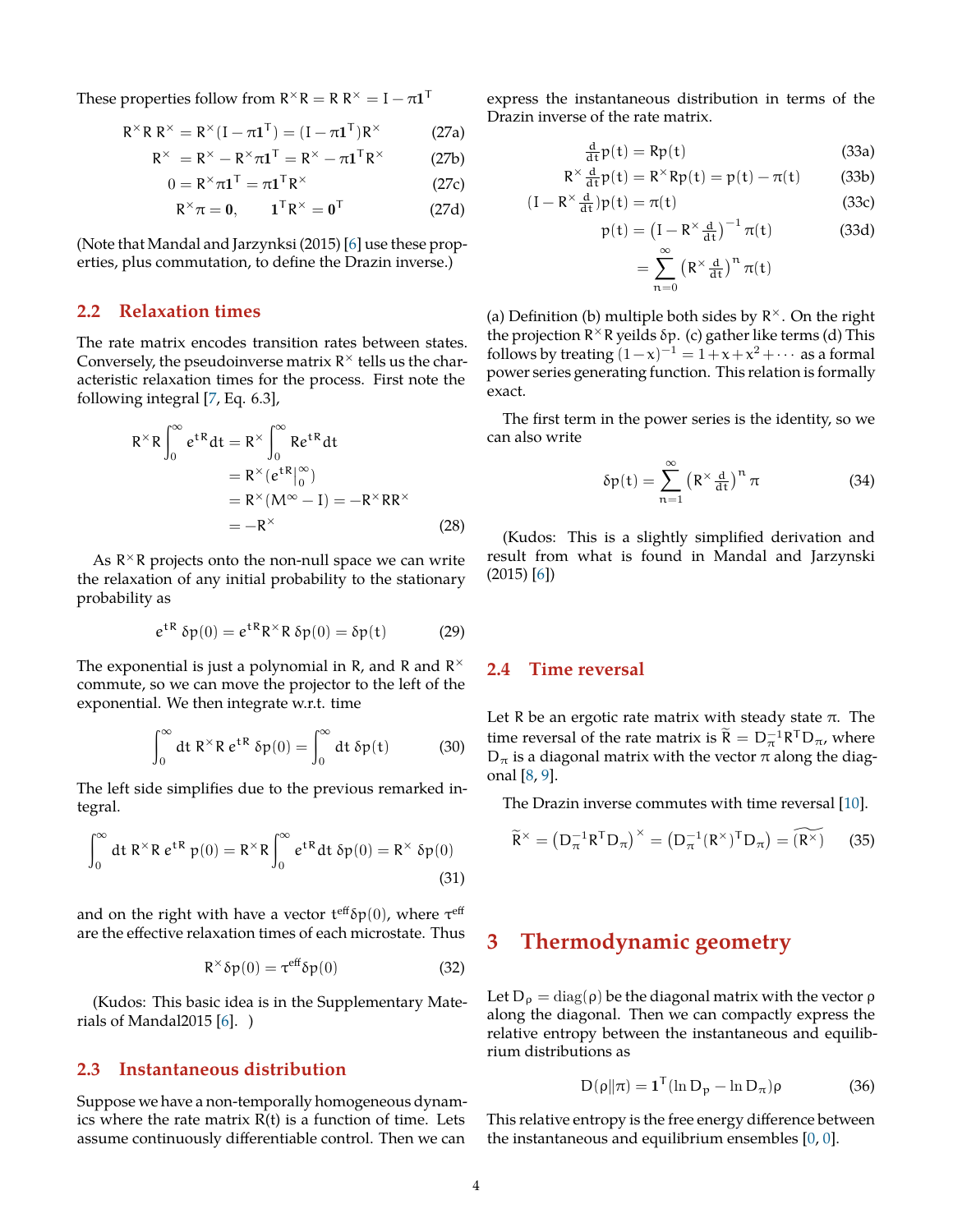<span id="page-4-2"></span>Rate of mean excess work is  $\langle \beta \dot{W}^{ex} \rangle = \frac{d\lambda}{dt} \frac{d}{d\lambda} D(\mathbf{p} || \pi)$ .

$$
\langle \beta \dot{W}^{\rm ex} \rangle = \frac{d\lambda}{dt} \frac{d}{d\lambda} D(p||\pi)
$$
 (37a)

$$
= \frac{d\lambda}{dt} \frac{d}{d\lambda} \mathbf{1}^{\mathsf{T}} (\ln \mathsf{D}_{\mathsf{p}} - \ln \mathsf{D}_{\pi}) \mathsf{p} \tag{37b}
$$

$$
= -\frac{d\lambda}{dt} \cdot \mathbf{1}^{T} \left( \frac{d}{d\lambda} \ln D_{\pi} \right) p \tag{37c}
$$

$$
= -\frac{d\lambda}{dt} \cdot \mathbf{1}^{T} \left(\frac{d}{d\lambda} \ln D_{\pi}\right) \left(I - R^{\times} \frac{d}{dt}\right)^{-1} \pi \tag{37d}
$$

$$
= -\frac{d\lambda}{dt} \cdot \mathbf{1}^{T} \left( \frac{d}{d\lambda} \ln D_{\pi} \right) \left( I + R^{\times} \frac{d}{dt} + \cdots \right) \pi \quad (37e)
$$

$$
\approx \frac{d\lambda}{dt} \cdot \mathbf{1}^{\mathsf{T}} \left( \frac{d}{d\lambda} \ln \mathbf{D}_{\pi} \right) \left( -\mathbf{R}^{\times} \right) \frac{d}{dt} \pi \tag{37f}
$$

$$
\approx \frac{d\lambda}{dt} \cdot \mathbf{1}^{\mathsf{T}} \left( \frac{d}{d\lambda} \ln \mathsf{D}_{\pi} \right) \left( -\mathsf{R}^{\times} \right) \frac{d\lambda}{dt} \frac{d}{d\lambda} \pi \tag{37g}
$$

$$
\approx \frac{d\lambda}{dt} \cdot \mathbf{1}^{T} \left( \frac{d}{d\lambda} \ln D_{\pi} \right) \left( -\mathbf{R}^{\times} \right) \left( \frac{d}{d\lambda} \ln D_{\pi} \right) \pi \cdot \frac{d\lambda}{dt} \left( 37\mathbf{h} \right)
$$

$$
\approx \frac{d\lambda}{dt} \cdot \zeta \cdot \frac{d\lambda}{dt} \tag{37i}
$$

(a) Definition of mean excess work

(b) Insert definition of relative entropy ([36\)](#page-3-4)

(c) Derivative w.r.t. to  $\lambda$  only hits the score of the equilibrium distribution

(d) Insert expression for the instantaneous probability [\(34](#page-3-5))

(e) Expand the generating function . . .

(f) and truncate at second term. First term is identically zero since  $1^{\mathsf{T}} \frac{d}{d\lambda} \pi = 0$  due to normalization.

(g) chain rule

(h)  $\left(\frac{d}{d\lambda}\ln D_{\pi}\right)\pi = \left(\frac{d}{d\lambda}D_{\pi}\right)D_{\pi}^{-1}\pi = \left(\frac{d}{d\lambda}D_{\pi}\right)\mathbf{1} = \frac{d}{d\lambda}\pi.$ (i) Define the friction ζ ('zeta')

$$
\zeta = \mathbf{1}^{\mathsf{T}} \left( \frac{\mathrm{d}}{\mathrm{d}\lambda} \ln \mathrm{D}_{\pi} \right) \left( -\mathrm{R}^{\times} \right) \left( \frac{\mathrm{d}}{\mathrm{d}\lambda} \ln \mathrm{D}_{\pi} \right) \pi \tag{38a}
$$

$$
= \int_0^\infty dt \, \mathbf{1}^{\mathsf{T}} \left( \frac{d}{d\lambda} \ln \mathsf{D}_{\pi} \right) \left( e^{t\mathsf{R}} \mathsf{R} \mathsf{R}^{\times} \right) \left( \frac{d}{d\lambda} \ln \mathsf{D}_{\pi} \right) \pi \qquad \text{(38b)}
$$

$$
= \int_0^\infty dt \, \mathbf{1}^{\mathsf{T}} \left( \frac{d}{d\lambda} \ln \mathsf{D}_\pi \right) e^{\mathsf{t} \mathsf{R}} \left( \frac{d}{d\lambda} \ln \mathsf{D}_\pi \right) \pi \tag{38c}
$$

$$
= \int_0^\infty dt \ \langle \left( \frac{d}{d\lambda} \ln D_\pi(t) \right) \left( \frac{d}{d\lambda} \ln D_\pi(0) \right) \rangle \tag{38d}
$$

(c) Note that  $RR^{\times} = (I - \pi \mathbf{1}^{\mathsf{T}})$ , and that  $\mathbf{1}^{\mathsf{T}} \frac{d}{d\lambda} \pi = 0$  by conservation of normalization. Therefore  $\mathsf{RR}^\times(\frac{\mathrm{d}}{\mathrm{d}\lambda}\ln\mathrm{D}_\pi)\pi=$  $\left(\frac{\mathrm{d}}{\mathrm{d}\lambda}\ln\mathrm{D}_{\pi}\right)\pi$ .

If  $\lambda^i$  is a vector of control parameters, then we get a matrix of friction coefficients  $\zeta_{ij}$ , and the mean excess work is

$$
\langle \beta \dot{W}^{\rm ex} \rangle \approx \frac{d\lambda^i}{dt} \cdot \zeta_{ij} \cdot \frac{d\lambda^j}{dt} \tag{39}
$$

### <span id="page-4-0"></span>**3.1 Fisher Information**

Lets define Fisher information via the Cramer-Rao bound using the same notation. Suppose we have some measurement A, that is an estimate for the parameter  $\lambda$ ;  $\langle A \rangle = \hat{\lambda}$  $1^{\mathsf{T}}D_A p$  (A is a vector of measurement outcomes for individual states). For an unbiased estimator  $\frac{d}{d\lambda} \langle A \rangle = 1$ .

$$
1 = \frac{\mathrm{d}}{\mathrm{d}\lambda} \langle \mathbf{A} \rangle \tag{40a}
$$

$$
1 = \frac{d}{d\lambda} \mathbf{1}^{\mathsf{T}} \mathbf{D}_{\mathsf{A}} \mathsf{p} \tag{40b}
$$

$$
1 = \mathbf{1}^{\mathrm{T}} \mathbf{D}_{\mathrm{A}} \frac{\mathrm{d}}{\mathrm{d}\lambda} \mathbf{p} \tag{40c}
$$

$$
1 = \mathbf{1}^{\mathsf{T}} \mathbf{D}_{\mathsf{A}} \left( \frac{\mathrm{d}}{\mathrm{d}\lambda} \mathbf{D}_{\mathfrak{p}} \right) \mathfrak{p} = \mathrm{cov}(\mathsf{A}, \frac{\mathrm{d}}{\mathrm{d}\lambda} \ln \mathfrak{p}) \tag{40d}
$$

$$
1 = \operatorname{cov}(A, \frac{d}{d\lambda} \ln p)^2 \leq \operatorname{var}(A) \operatorname{var}(\frac{d}{d\lambda} \ln D_p)
$$
(40e)

therefore var(A) 
$$
\geqslant \frac{1}{I_{\lambda}}
$$
,  $I_{\lambda} = \mathbf{1}^{T} (\frac{d}{d\lambda} \ln D_{p})^{2} p$  (40f)

#### <span id="page-4-1"></span>**3.2 Currents**

Suppose we wish to measure flows between states. We construct a skew-symmetric matrix  $F = -F<sup>T</sup>$  containing only {−1, 0, 1}. The diagonal entries are zero, and each off-diagonal +1 records a transition between states. The corresponding −1 skew-symmetric entry counts the backwards transitions between the same states. The operator that measures the instantaneous current is then  $J = R \odot F$ , where *⊙* is the Hadamard (entry by entry) product, and the average current is  $\langle J \rangle = \mathbf{1}^T J p$ .

$$
\langle J \rangle = \mathbf{1}^T J p \tag{41a}
$$

$$
\approx \mathbf{1}^{\mathsf{T}} \mathsf{J} \left( \mathsf{I} + \mathsf{R}^{\times} \frac{\mathrm{d}}{\mathrm{d} \mathsf{t}} \right) \pi \tag{41b}
$$

$$
\approx 1^{\mathsf{T}} \, \mathsf{J} \, \pi + 1^{\mathsf{T}} \, \mathsf{J} \, \mathsf{R}^{\times} \, \frac{\mathrm{d}}{\mathrm{d} \mathsf{t}} \, \pi \tag{41c}
$$

$$
\approx 1^{\mathsf{T}} \mathsf{J} \, \pi - \tfrac{d\lambda}{dt} 1^{\mathsf{T}} \mathsf{J} \, (-\mathsf{R}^{\times}) \left( \tfrac{d}{d\lambda} \ln \mathsf{D}_{\pi} \right) \pi \tag{41d}
$$

With this notation we can express the autocorrelation function of the current fluctuations as

$$
C_{JJ} = -\mathbf{1}^{T} J R^{\times} J \pi = -\mathbf{1}^{T} (R \odot F) R^{\times} (R \odot F) \pi
$$
 (42)

Proof:

$$
C_{JJ} = -\mathbf{1}^{T} J R^{\times} J \pi \tag{43a}
$$

$$
= \int_0^\infty dt \, \mathbf{1}^{\mathsf{T}} J(e^{tR}RR^\times) J \, \pi \tag{43b}
$$

$$
= \int_0^\infty dt \, \mathbf{1}^{\mathsf{T}} \, \mathsf{J} \, e^{\mathsf{t} \, \mathsf{R}} \, \left( \mathsf{I} - \pi \mathbf{1}^{\mathsf{T}} \right) \mathsf{J} \, \pi \tag{43c}
$$

$$
= \int_0^\infty dt \, \mathbf{1}^T J \left( e^{tR} - \pi \mathbf{1}^T \right) J \, \pi \tag{43d}
$$

$$
=\int_0^\infty \langle J(t)J(0)\rangle - \langle J\rangle^2
$$
 (43e)

(Kudos: This is inspired by Eq 16-17 of Baiesi2009 [\[11](#page-5-11)]. But we seem to get a slightly different conclusion.)

### **Acknowledgments**

#### **History**

**v3** (2018-11-01) First public release. Kudos: David Limmer